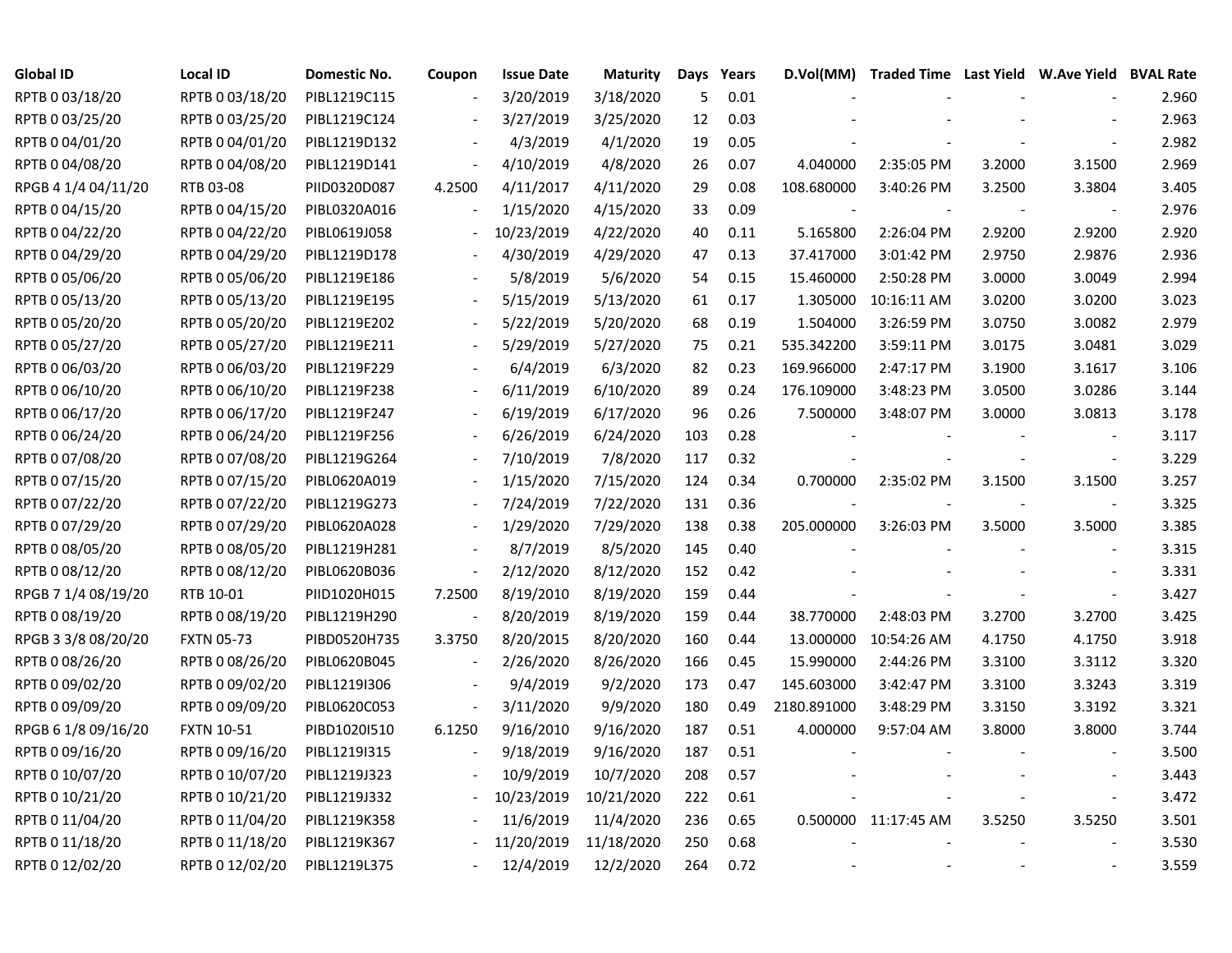| <b>Global ID</b>     | <b>Local ID</b>   | Domestic No. | Coupon                   | <b>Issue Date</b> | <b>Maturity</b>  | Days | Years | D.Vol(MM)   |                        |        | Traded Time Last Yield W.Ave Yield BVAL Rate |       |
|----------------------|-------------------|--------------|--------------------------|-------------------|------------------|------|-------|-------------|------------------------|--------|----------------------------------------------|-------|
| RPGB 5 7/8 12/16/20  | <b>FXTN 10-52</b> | PIBD1020L525 | 5.8750                   | 12/16/2010        | 12/16/2020       | 278  | 0.76  | 0.757000    | 11:11:14 AM            | 4.3000 | 4.3000                                       | 3.752 |
| RPTB 0 01/06/21      | RPTB 0 01/06/21   | PIBL1220A017 |                          | 1/8/2020          | 1/6/2021         | 299  | 0.82  | 1.138000    | 3:31:02 PM             | 3.5000 | 3.5467                                       | 3.534 |
| RPTB 0 01/13/21      | RPTB 0 01/13/21   | PIBL1220A026 |                          | 1/15/2020         | 1/13/2021        | 306  | 0.84  |             | 200.000000 11:19:28 AM | 3.9000 | 3.9000                                       | 3.767 |
| RPTB 0 01/20/21      | RPTB 0 01/20/21   | PIBL1220A035 | $\blacksquare$           | 1/22/2020         | 1/20/2021        | 313  | 0.86  |             |                        |        | $\overline{\phantom{a}}$                     | 3.836 |
| RPGB 4 1/4 01/25/21  | <b>FXTN 03-23</b> | PIBD0321A236 | 4.2500                   | 1/25/2018         | 1/25/2021        | 318  | 0.87  | 1.900000    | 9:57:16 AM             | 3.8000 | 3.8000                                       | 3.664 |
| RPTB 0 01/27/21      | RPTB 0 01/27/21   | PIBL1220A044 | $\overline{\phantom{a}}$ | 1/29/2020         | 1/27/2021        | 320  | 0.88  | 24.183000   | 3:26:41 PM             | 3.5000 | 3.5468                                       | 3.621 |
| RPTB 0 02/03/21      | RPTB 0 02/03/21   | PIBL1220B052 |                          | 2/5/2020          | 2/3/2021         | 327  | 0.90  |             |                        |        |                                              | 3.642 |
| RPTB 0 02/10/21      | RPTB 0 02/10/21   | PIBL1220B061 | $\blacksquare$           | 2/12/2020         | 2/10/2021        | 334  | 0.91  |             |                        |        |                                              | 3.642 |
| RPTB 002/17/21       | RPTB 0 02/17/21   | PIBL1220B070 |                          | 2/19/2020         | 2/17/2021        | 341  | 0.93  |             |                        |        |                                              | 3.659 |
| RPTB 0 02/24/21      | RPTB 0 02/24/21   | PIBL1220B089 | $\overline{\phantom{a}}$ | 2/26/2020         | 2/24/2021        | 348  | 0.95  |             |                        |        | $\overline{\phantom{a}}$                     | 3.592 |
| RPGB 7 3/8 03/03/21  | RTB 10-02         | PIID1021C027 | 7.3750                   | 3/3/2011          | 3/3/2021         | 355  | 0.97  |             | 2.170000 10:15:53 AM   | 4.2000 | 4.2000                                       | 3.871 |
| RPTB 0 03/03/21      | RPTB 0 03/03/21   | PIBL1220C097 | $\sim$                   | 3/4/2020          | 3/3/2021         | 355  | 0.97  | 18.113000   | 3:53:53 PM             | 3.5350 | 3.5417                                       | 3.621 |
| RPTB 0 03/10/21      | RPTB 0 03/10/21   | PIBL1220C104 | $\overline{\phantom{a}}$ | 3/11/2020         | 3/10/2021        | 362  | 0.99  | 145.753000  | 3:59:18 PM             | 3.5650 | 3.5519                                       | 3.557 |
| RPGB 3 1/2 03/20/21  | <b>FXTN 07-57</b> | PIBD0721C574 | 3.5000                   | 3/20/2014         | 3/20/2021        | 372  | 1.02  |             | 125.000000 11:44:57 AM | 4.0000 | 4.1085                                       | 4.122 |
| RPGB 6 1/2 04/28/21  | <b>FXTN 10-53</b> | PIBD1021D531 | 6.5000                   | 4/28/2011         | 4/28/2021        | 411  | 1.13  |             |                        |        |                                              | 3.942 |
| RPGB 4 7/8 06/13/21  | RTB 03-09         | PIID0321F092 | 4.8750                   | 6/13/2018         | 6/13/2021        | 457  | 1.25  | 50.930000   | 3:40:25 PM             | 4.2500 | 4.2011                                       | 4.191 |
| RPGB 5 3/4 10/20/21  | RTB 10-03         | PIID1021J039 | 5.7500                   | 10/20/2011        | 10/20/2021       | 586  | 1.60  |             |                        |        | $\overline{\phantom{a}}$                     | 4.036 |
| RPGB 5 3/4 11/24/21  | <b>FXTN 10-55</b> | PIBD1021K551 | 5.7500                   | 11/24/2011        | 11/24/2021       | 621  | 1.70  |             |                        |        | $\overline{\phantom{a}}$                     | 4.057 |
| RPGB 6 3/8 01/19/22  | <b>FXTN 10-54</b> | PIBD1022G545 | 6.3750                   | 7/19/2011         | 1/19/2022        | 677  | 1.85  |             | 1.400000 10:14:31 AM   | 4.3750 | 4.3750                                       | 4.158 |
| RPGB 4 01/26/22      | <b>FXTN 05-74</b> | PIBD0522A747 | 4.0000                   | 1/26/2017         | 1/26/2022        | 684  | 1.87  | 29.870000   | 3:47:33 PM             | 4.4000 | 4.4000                                       | 4.059 |
| RPGB 15 03/14/22     | <b>FXTN 20-02</b> | PIBD2022C021 | 15.0000                  | 3/14/2002         | 3/14/2022        | 731  | 2.00  |             |                        |        | $\blacksquare$                               | 4.122 |
| RPGB 4 3/4 07/04/22  | <b>FXTN 03-24</b> | PIBD0322G247 | 4.7500                   | 7/4/2019          | 7/4/2022         | 843  | 2.31  |             | 14.000000 11:44:39 AM  | 4.3750 | 4.3786                                       | 3.996 |
| RPGB 4 7/8 08/02/22  | <b>FXTN 10-56</b> | PIBD1022H562 | 4.8750                   | 8/2/2012          | 8/2/2022         | 872  | 2.39  |             |                        |        | $\overline{\phantom{a}}$                     | 4.174 |
| RPGB 4 3/4 09/13/22  | <b>FXTN 10-57</b> | PIBD1022I570 | 4.7500                   | 9/13/2012         | 9/13/2022        | 914  | 2.50  |             |                        |        |                                              | 4.216 |
| RPGB 12 3/4 10/17/22 | <b>FXTN 20-03</b> | PIBD2022J033 | 12.7500                  | 10/17/2002        | 10/17/2022       | 948  | 2.60  |             |                        |        | $\blacksquare$                               | 4.207 |
| RPGB 4 5/8 12/04/22  | RTB 05-11         | PIID0522L114 | 4.6250                   | 12/4/2017         | 12/4/2022        | 996  | 2.73  | 1337.850000 | 3:51:55 PM             | 4.4250 | 4.4267                                       | 4.416 |
| RPGB 4 12/06/22      | <b>FXTN 10-58</b> | PIBD1022L585 | 4.0000                   | 12/6/2012         | 12/6/2022        | 998  | 2.73  | 0.600000    | 2:35:16 PM             | 4.5000 | 4.5000                                       | 4.226 |
| RPGB 4 3/8 02/11/23  | RTB 03-10         | PIID0323B101 | 4.3750                   | 2/11/2020         | 2/11/2023 1,065  |      | 2.92  | 5648.500000 | 3:34:44 PM             | 4.3000 | 4.3730                                       | 4.319 |
| RPGB 13 02/20/23     | <b>FXTN 20-04</b> | PIBD2023B048 | 13.0000                  | 2/20/2003         | 2/20/2023 1,074  |      | 2.94  |             |                        |        |                                              | 4.256 |
| RPGB 5 1/2 03/08/23  | <b>FXTN 05-75</b> | PIBD0523C752 | 5.5000                   | 3/8/2018          | 3/8/2023 1,090   |      | 2.98  | 121.602900  | 3:48:16 PM             | 4.5000 | 4.4951                                       | 4.444 |
| RPGB 3 1/2 04/21/23  | <b>FXTN 07-58</b> | PIBD0723D588 | 3.5000                   | 4/21/2016         | 4/21/2023 1,134  |      | 3.11  | 71.110000   | 3:48:50 PM             | 4.5000 | 4.3144                                       | 4.210 |
| RPGB 11 7/8 05/29/23 | <b>FXTN 20-05</b> | PIBD2023E054 | 11.8750                  | 5/29/2003         | 5/29/2023 1,172  |      | 3.21  |             |                        |        | $\blacksquare$                               | 4.282 |
| RPGB 3 1/4 08/15/23  | RTB 10-04         | PIID1023H046 | 3.2500                   | 8/15/2013         | 8/15/2023 1,250  |      | 3.42  | 25.400000   | 3:11:45 PM             | 4.5000 | 4.4995                                       | 3.967 |
| RPGB 11 3/8 10/23/23 | <b>FXTN 20-06</b> | PIBD2023J068 | 11.3750                  | 10/23/2003        | 10/23/2023 1,319 |      | 3.61  |             |                        |        |                                              | 4.317 |
| RPGB 6 1/4 03/12/24  | RTB 05-12         | PIID0524C129 | 6.2500                   | 3/12/2019         | 3/12/2024 1,460  |      | 4.00  | 2016.550000 | 3:56:28 PM             | 4.4000 | 4.4778                                       | 4.408 |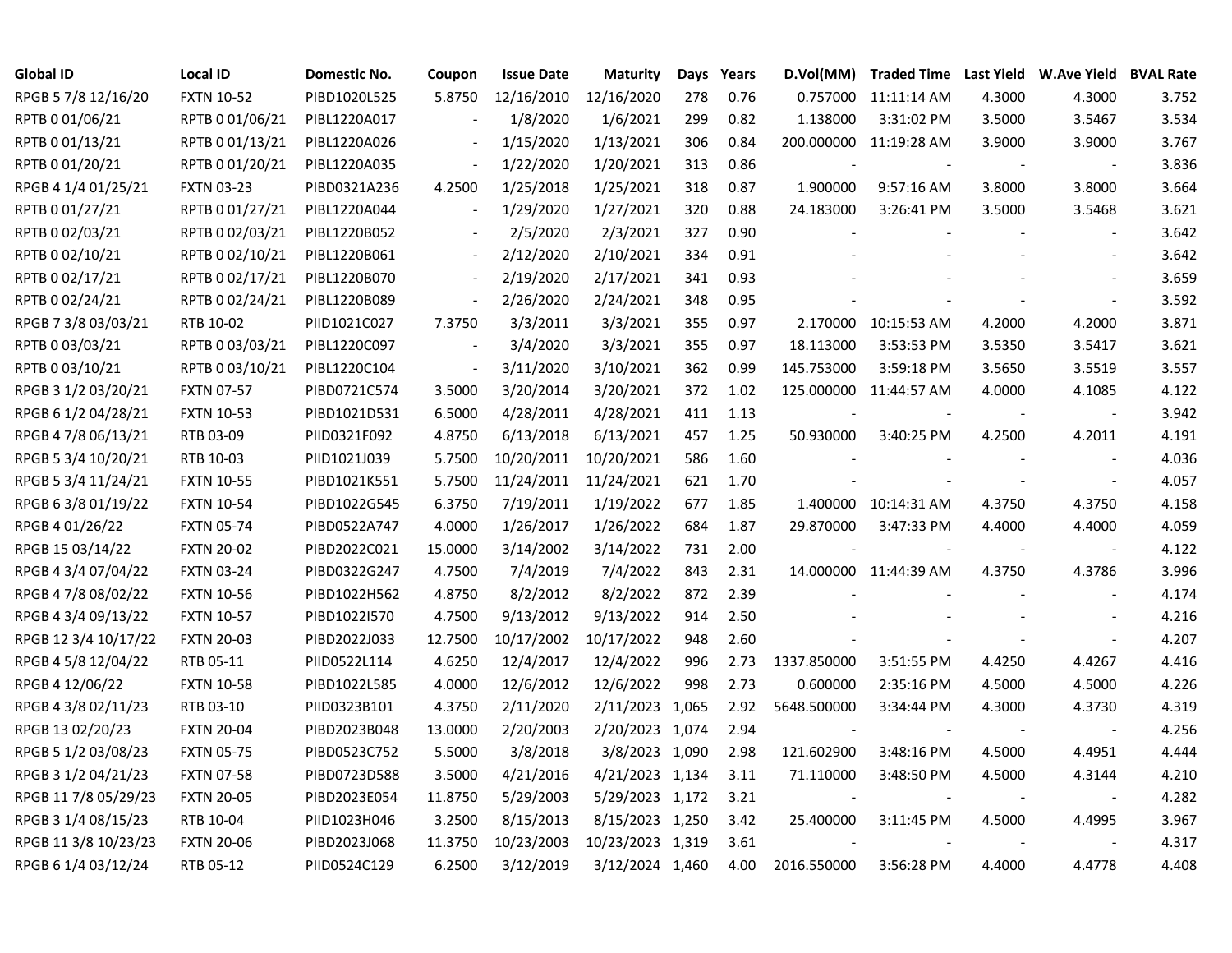| <b>Global ID</b>     | <b>Local ID</b>   | Domestic No. | Coupon  | <b>Issue Date</b> | <b>Maturity</b>        | Days | Years |                         | D.Vol(MM) Traded Time Last Yield W.Ave Yield BVAL Rate |        |                          |       |
|----------------------|-------------------|--------------|---------|-------------------|------------------------|------|-------|-------------------------|--------------------------------------------------------|--------|--------------------------|-------|
| RPGB 4 1/2 04/20/24  | <b>FXTN 07-59</b> | PIBD0724D595 | 4.5000  | 4/20/2017         | 4/20/2024 1,499        |      | 4.10  |                         |                                                        |        |                          | 4.417 |
| RPGB 12 3/8 06/03/24 | <b>FXTN 20-07</b> | PIBD2024F075 | 12.3750 | 6/3/2004          | 6/3/2024 1,543         |      | 4.23  |                         |                                                        |        |                          | 4.364 |
| RPGB 12 7/8 08/05/24 | <b>FXTN 20-08</b> | PIBD2024H086 | 12.8750 | 8/5/2004          | 8/5/2024 1,606         |      | 4.40  |                         |                                                        |        |                          | 4.374 |
| RPGB 4 1/8 08/20/24  | <b>FXTN 10-59</b> | PIBD1024H595 | 4.1250  | 8/20/2014         | 8/20/2024 1,621        |      | 4.44  | 6.926000                | 3:46:15 PM                                             | 4.4500 | 4.5340                   | 4.501 |
| RPGB 4 1/4 10/17/24  | <b>FXTN 05-76</b> | PIBD0524J762 | 4.2500  | 10/17/2019        | 10/17/2024 1,679       |      | 4.60  |                         | 201.588000 11:50:12 AM                                 | 4.5500 | 4.5480                   | 4.550 |
| RPGB 13 3/4 11/11/24 | <b>FXTN 20-09</b> | PIBD2024K091 | 13.7500 | 11/11/2004        | 11/11/2024 1,704       |      | 4.67  |                         |                                                        |        |                          | 4.390 |
| RPGB 5 3/4 04/12/25  | FXTN 07-61        | PIBD0725D618 | 5.7500  | 4/12/2018         | 4/12/2025 1,856        |      | 5.08  |                         | 40.000000 11:03:24 AM                                  | 4.5950 | 4.5950                   | 4.128 |
| RPGB 12 1/8 04/14/25 | <b>FXTN 20-10</b> | PIBD2025D103 | 12.1250 | 4/14/2005         | 4/14/2025 1,858        |      | 5.09  |                         |                                                        |        | $\sim$                   | 4.414 |
| RPGB 3 5/8 09/09/25  | <b>FXTN 10-60</b> | PIBD1025I608 | 3.6250  | 9/9/2015          | 9/9/2025 2,006         |      | 5.49  | 1.000000                | 3:47:25 PM                                             | 4.5000 | 4.5000                   | 4.351 |
| RPGB 12 1/8 10/20/25 | <b>FXTN 20-11</b> | PIBD2025J116 | 12.1250 | 10/20/2005        | 10/20/2025 2,047       |      | 5.60  |                         |                                                        |        | $\overline{a}$           | 4.440 |
| RPGB 18 1/4 11/29/25 | <b>FXTN 25-01</b> | PIBD2525K015 | 18.2500 | 11/29/2000        | 11/29/2025 2,087       |      | 5.71  |                         |                                                        |        |                          | 4.446 |
| RPGB 10 1/4 01/19/26 | <b>FXTN 20-12</b> | PIBD2026A122 | 10.2500 | 1/19/2006         | 1/19/2026 2,138        |      | 5.85  |                         |                                                        |        |                          | 4.453 |
| RPGB 6 1/4 02/14/26  | <b>FXTN 07-62</b> | PIBD0726B627 | 6.2500  | 2/14/2019         | 2/14/2026 2,164        |      | 5.93  | 2788.800000             | 3:59:42 PM                                             | 4.6000 | 4.6112                   | 4.595 |
| RPGB 3 1/2 09/20/26  | RTB 10-05         | PIID1026I057 | 3.5000  | 9/20/2016         | 9/20/2026 2,382        |      | 6.52  | 11.440000               | 3:48:59 PM                                             | 4.7500 | 4.7500                   | 4.190 |
| RPGB 6 1/4 10/20/26  | RTB 15-01         | PIID1526J019 | 6.2500  | 10/20/2011        | 10/20/2026 2,412       |      | 6.60  | 0.300000                | 2:19:51 PM                                             | 4.7000 | 4.7000                   | 4.558 |
| RPGB 8 12/07/26      | <b>FXTN 20-13</b> | PIBD2026L139 | 8.0000  | 12/7/2006         | 12/7/2026 2,460        |      | 6.74  |                         |                                                        |        |                          | 4.498 |
| RPGB 5 3/8 03/01/27  | RTB 15-02         | PIID1527C023 | 5.3750  | 3/1/2012          | 3/1/2027 2,544         |      | 6.97  |                         |                                                        |        |                          | 4.557 |
| RPGB 4 3/4 05/04/27  | <b>FXTN 10-61</b> | PIBD1027E617 | 4.7500  | 5/4/2017          | 5/4/2027 2,608         |      | 7.14  |                         |                                                        |        |                          | 4.655 |
| RPGB 8 5/8 09/06/27  | <b>FXTN 20-14</b> | PIBD2027I140 | 8.6250  | 9/6/2007          | 9/6/2027 2,733         |      | 7.48  |                         |                                                        |        |                          | 4.757 |
| RPGB 6 1/4 03/22/28  | <b>FXTN 10-63</b> | PIBD1028C635 | 6.2500  | 3/22/2018         | 3/22/2028 2,931        |      | 8.03  | 1000.000000 10:44:05 AM |                                                        | 4.5000 | 4.5000                   | 4.546 |
| RPGB 9 1/2 12/04/28  | <b>FXTN 20-15</b> | PIBD2028L151 | 9.5000  | 12/4/2008         | 12/4/2028 3,188        |      | 8.73  |                         |                                                        |        | $\blacksquare$           | 4.610 |
| RPGB 6 7/8 01/10/29  | <b>FXTN 10-64</b> | PIBD1029A644 | 6.8750  | 1/10/2019         | 1/10/2029 3,225        |      | 8.83  | 1811.610000             | 3:35:25 PM                                             | 4.7250 | 4.7387                   | 4.663 |
| RPGB 8 3/4 05/27/30  | <b>FXTN 20-16</b> | PIBD2030E166 | 8.7500  | 5/27/2010         | 5/27/2030 3,727 10.20  |      |       |                         |                                                        |        | $\blacksquare$           | 4.677 |
| RPGB 12 1/2 07/28/30 | <b>FXTN 25-02</b> | PIBD2530G029 | 12.5000 | 7/28/2005         | 7/28/2030 3,789 10.37  |      |       |                         |                                                        |        | $\sim$                   | 4.689 |
| RPGB 11 1/4 01/26/31 | <b>FXTN 25-03</b> | PIBD2531A032 | 11.2500 | 1/26/2006         | 1/26/2031 3,971 10.87  |      |       |                         |                                                        |        | $\blacksquare$           | 4.711 |
| RPGB 8 07/19/31      | <b>FXTN 20-17</b> | PIBD2031G171 | 8.0000  | 7/19/2011         | 7/19/2031 4,145 11.35  |      |       | 231.030000              | 3:52:41 PM                                             | 4.8750 | 4.9582                   | 4.790 |
| RPGB 9 3/8 10/05/31  | <b>FXTN 25-04</b> | PIBD2531J042 | 9.3750  | 10/5/2006         | 10/5/2031 4,223 11.56  |      |       |                         |                                                        |        |                          | 4.741 |
| RPGB 5 7/8 02/02/32  | <b>FXTN 20-18</b> | PIBD2032B183 | 5.8750  | 2/2/2012          | 2/2/2032 4,343 11.89   |      |       |                         |                                                        |        |                          | 4.755 |
| RPGB 5 7/8 03/01/32  | RTB 20-01         | PIID2032C014 | 5.8750  | 3/1/2012          | 3/1/2032 4,371 11.97   |      |       | 2.175000                | 3:59:54 PM                                             | 4.8800 | 4.8501                   | 4.899 |
| RPGB 5 3/4 09/27/32  | <b>FXTN 20-19</b> | PIBD2032I195 | 5.7500  | 9/27/2012         | 9/27/2032 4,581 12.54  |      |       |                         |                                                        |        | $\sim$                   | 4.788 |
| RPGB 8 1/2 11/29/32  | <b>FXTN 25-05</b> | PIBD2532K057 | 8.5000  | 11/29/2007        | 11/29/2032 4,644 12.72 |      |       |                         |                                                        |        | $\overline{\phantom{a}}$ | 4.797 |
| RPGB 3 5/8 03/21/33  | <b>FXTN 20-20</b> | PIBD2033C206 | 3.6250  | 3/21/2013         | 3/21/2033 4,756 13.02  |      |       | 54.700000               | 3:36:31 PM                                             | 5.0000 | 4.9820                   | 4.828 |
| RPGB 9 1/4 11/05/34  | <b>FXTN 25-06</b> | PIBD2534K062 | 9.2500  | 11/5/2009         | 11/5/2034 5,350 14.65  |      |       |                         |                                                        |        |                          | 4.871 |
| RPGB 8 09/30/35      | <b>FXTN 25-07</b> | PIBD2535I071 | 8.0000  | 9/30/2010         | 9/30/2035 5,679 15.55  |      |       |                         |                                                        |        |                          | 4.888 |
| RPGB 8 1/8 12/16/35  | <b>FXTN 25-08</b> | PIBD2535L086 | 8.1250  | 12/16/2010        | 12/16/2035 5,756 15.76 |      |       |                         |                                                        |        |                          | 4.906 |